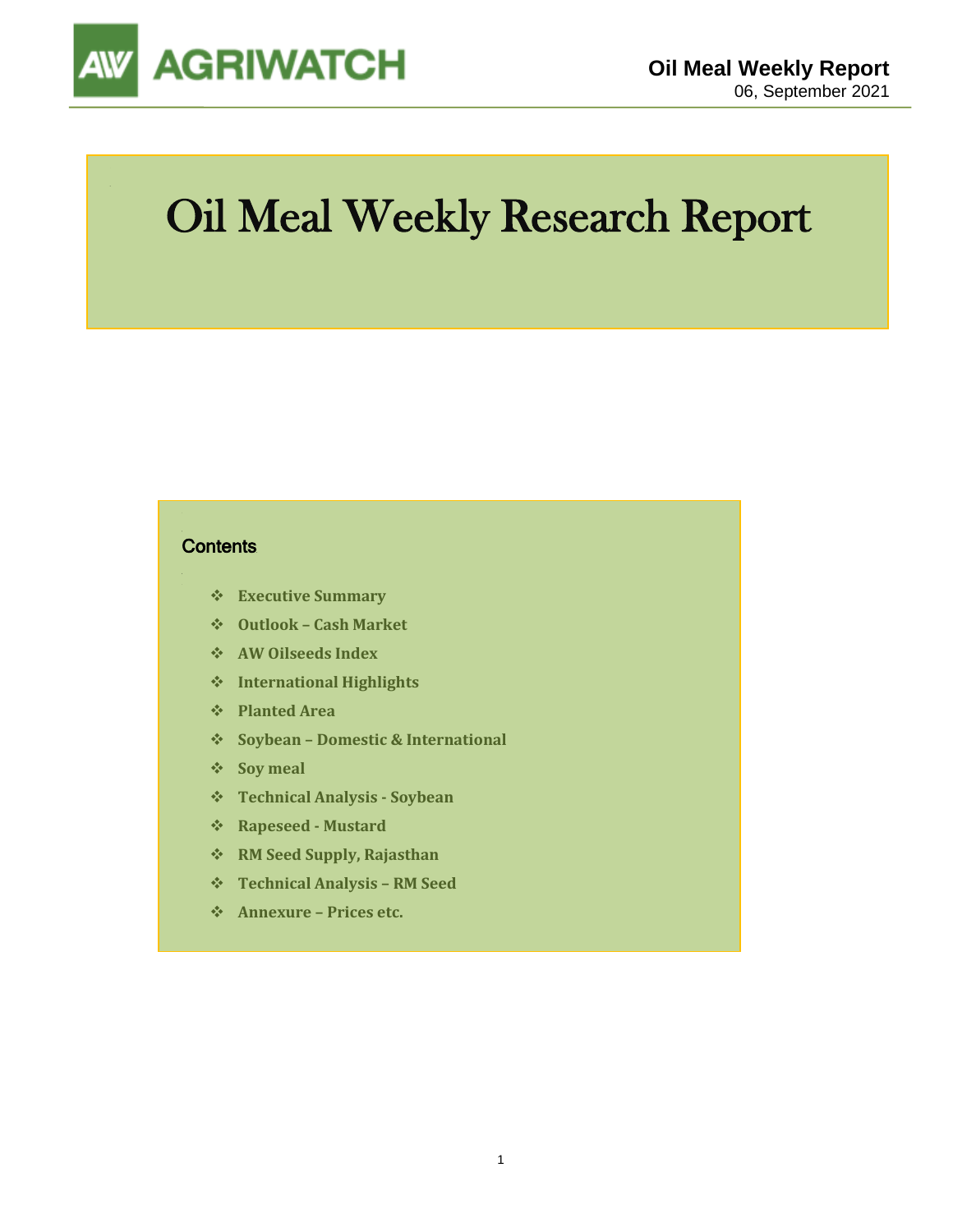# **AGRIWATCH**

### Executive Summary

The domestic soybean prices remaind firm, However soymeal prices eased amid GOI decision to import GM soymeal from three additional port. Additionally mustard too remained firm mainly due to tight inventory in the country, and bullish global factors.

The soybean plant average delivery price at Indore is quoted 2.55% up at Rs. 9,170 /qtl as compare to last week price at Rs. 8,942/qtl. The domestic weekly average soymeal prices at Indore was 3.6% down to Rs 82,500 /MT compared to the weekly average of Rs 85,500 /MT previous week.

Rapeseed Mustard increased by 1% to Rs.8,263 /Qtl this week as compared to Rs 8,179/Qtl last week. In Sri Ganganagar, the weekly average prices of rapeseed oilcake was 2.55% up to Rs 3,092/Qtl from previous week at Rs. 3,013/qtl.

Groundnut bold Rajkot price weekly average price decreased by 1% to Rs.6,675 /Qtl this week as compared to Rs 6,722/Qtl last week mainly due to conducive weather condition in saurastra and kutch region.

Export of oilmeals for the month of July 2021 provisionally reported at 191,188 tons compared to 262,275 tons in July 2020 i.e. down by 27%. The overall export of oilmeals during April – July 2021 is reported at 926,833 tons compared to 841,663 tons i.e. up by 10%.

India had imported 139494 Metric tons of soybean during Oct'20-March'21 down compared to 1,985,05 MT during same period last year. However India had exported 30,277 metric tons of soybean during Oct'20- May'21 down compared to 49,309 metric tons during same period last year.

Bullish global soybean outlook will continue to support the soy prices at higher level in medium-term. Besides, RM seed prices will also feature range-bound movement with firm bias on bullish outlook following firm global cues.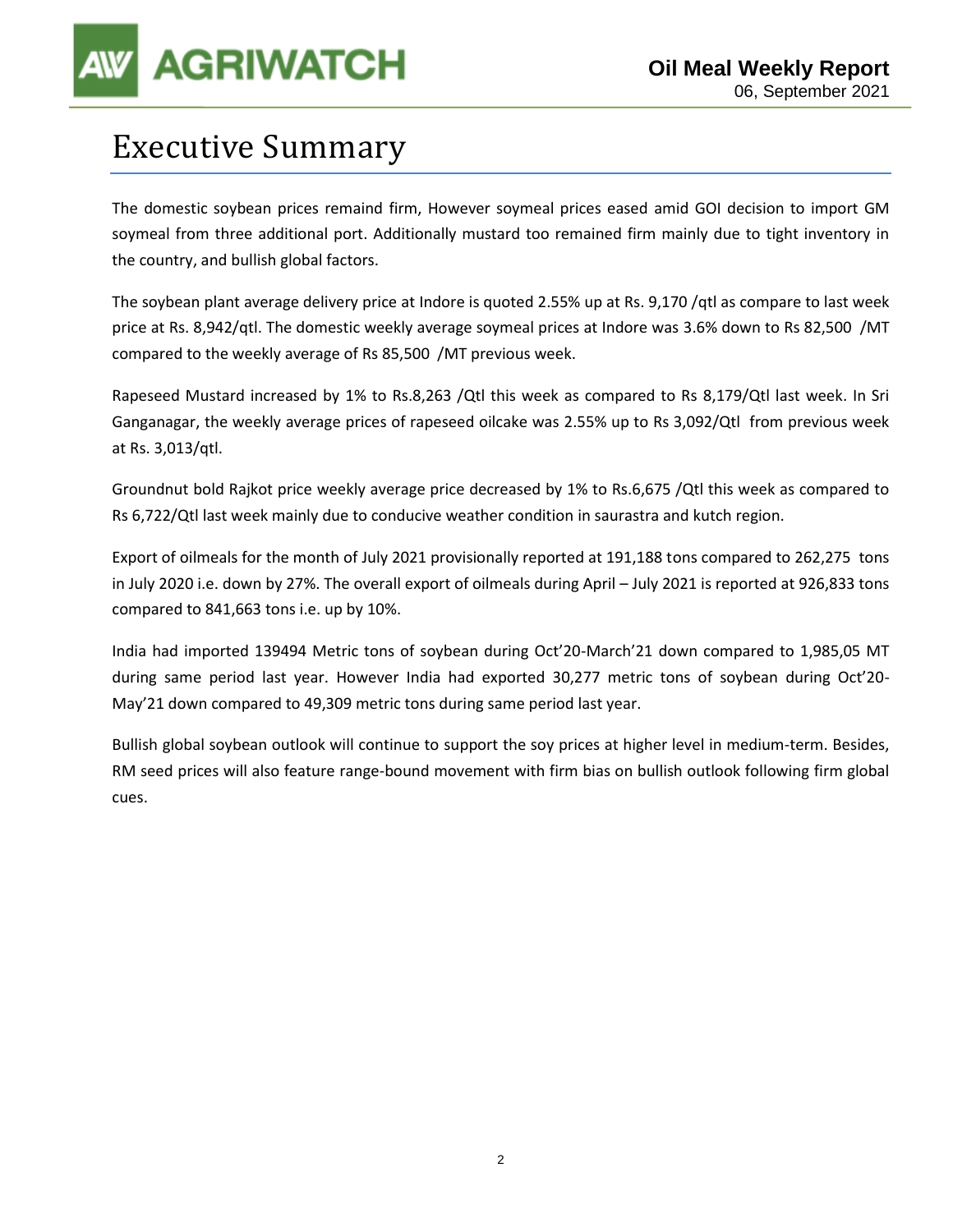

### Outlook – Cash Market

*Outlook - Soybean (Spot, Nagpur): The soybean prices is expected to trade higher with firm bias amid inventory shortage. Bullish sentiments in international soybean markets will also lend a support.The prices (Nagpur, Plant basis) are expected to feature range bound movement in the price band of 8,500 – 10,000 level.* 

#### *Outlook – Soy meal:*

*Soymeal prices are likely to feature range bound movement with weak export demand at higher price. Dull demand from poultry sector will remain negative for the market.The soy meal prices (Indore) are likely to feature range-bound movement between Rs. 75,000 – 90,000 /MT.*

*Outlook - Rapeseed-Mustard (Spot, Jaipur basis): Rapeseed-mustard is expected to feature firm tone in near term due to low domestic supply and bullish global cues. The seed prices are likely to witness the price levels between 8,000 –8,600/Qtl. in short-run.*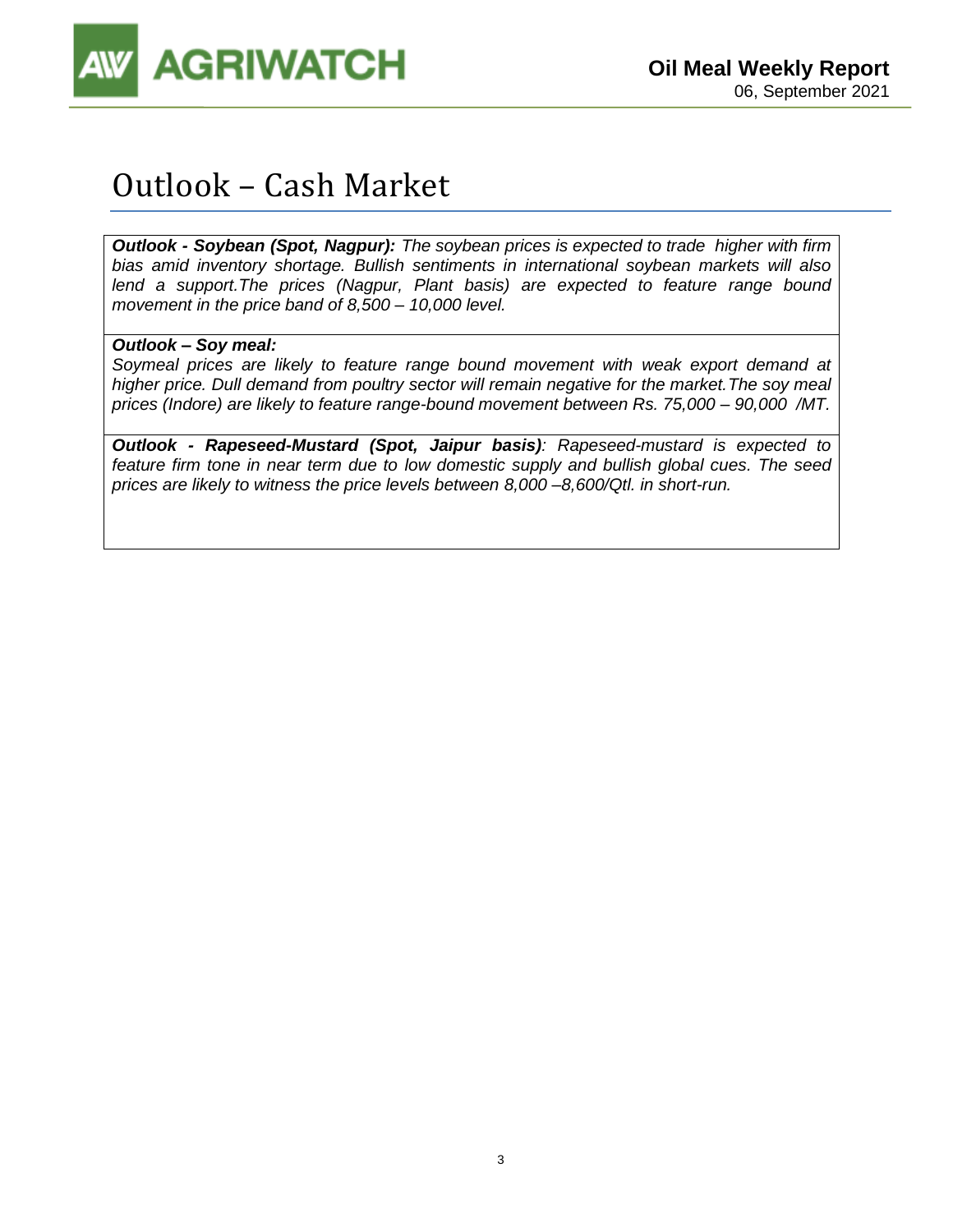### International Highlights

- ❖ CBOT September soybeans fell 76.2 cents (5.61%) to \$ 12.83-1/2 a bushel for the week. New-crop November futures declined to 31.2 cents (2.36%) to at \$ 12.92-1/4 a bushel.
- ❖ According to the data released by NOPA, US crushed 155.10 million bushels of soybeans in July'21. The soybean processing was up from 152.4 million bushels in June and 172.8 million bushels in July 2020.
- ❖ In the Aug'21 report, the USDA has raised US 2021/22 soybean estimates at 118.08 million tonnes compared to previous month 119.88 million tonnes . It has kept the Brazil's 2021/22 soybean production unchanged to 144 million tonnes compared to previous month.
- ❖ Besides, India soybean 2021/22 production estimates kept unchanged to 11.2 million tonnes. while Argentina's soybean estimate kept unchanged to 52 million tonnes from previous month.
- ❖ The global 2021/22 soybean production estimate decreased to 383.63 million tonnes vs 385.22 million tonnes in the previous month report by USDA. World 2021/22 soymeal production is estimated slightly down at 258.68 million tonnes vs 260.62 million tonnes in its previous estimate.
- ❖ Brazil's soybean exports is estimated to reach to 5.79 million tonnes in Aug'21 vs 5.57 million tonnes last year same period – ANEC
- ❖ CONAB has raised Brazil's 2020/21 soybean crop estimate to 135.98 million tonnes in August vs 135.91 million tonnes in July forecast and 124.845 million tonnes in 2019/20. The country's August 2020/21 soybean exports estimates decreased to 83.42 million tons vs 86.69 million tons in July forecast and 83 million tons in 2019/20.
- ❖ Buenos Aires Gain Exchange has estimated the Argentine 2020/21 soybean crop harvest to 43.5 million tonnes vs 49 million tonnes in the 2019/20 season.
- ❖ The Rosario exchange has estimated its Argentina's 2021/22 soy harvest forecast to 49 million tonnes previous season's crop to 45 million tonnes.
- ❖ In the Aug'21 report, the USDA has kept India's 2021/22 rapeseed production estimates unchanged at 8.5 million tonnes compared to previous month. However, Canada's rapeseed production estimates eased to 16 million tonnes as compared to 20.20 million tonnes last month.
- ❖ Further, EU production estimates remain unchanged to 17.00 million tonnes million tonnes last month and for China, the estimates remain unchanged to 14.00 million tonnes.
- ❖ The global 2020/21 rapeseed production estimate decreased to 69.97 million tonnes vs 74.14 million tonnes in the previous month. World 2021/22 rapeseed meal production estimate eased at 39.69 million tonnes vs 41.29 million tonnes in its previous estimate.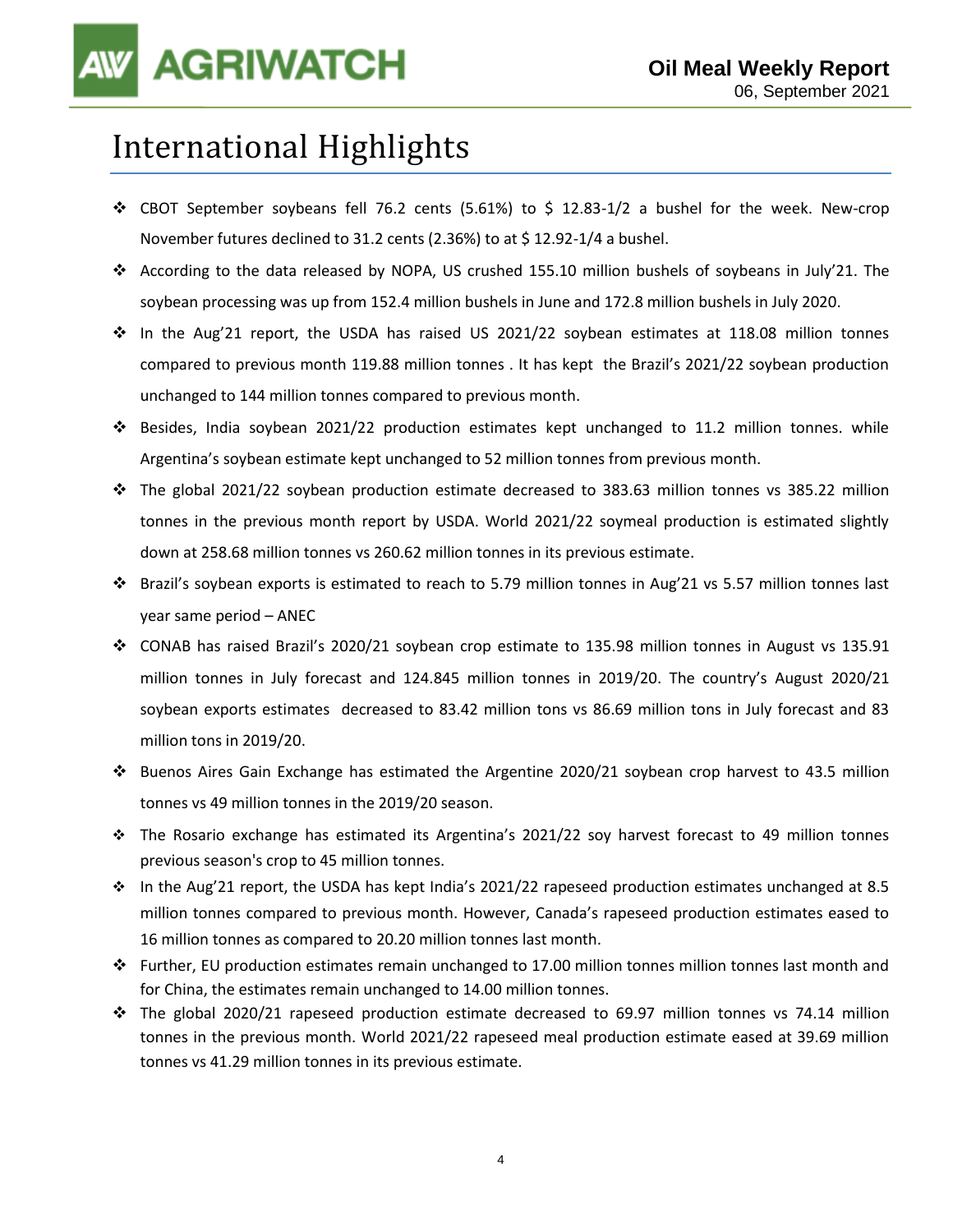

## Soybean

Soybean witnessed gains and extending previous week gain mainly on inventory shortage in the country. Soybean prices are likely to remain elevated till the arrival of new crop in the October-November.

Soybean crop condition seems to be in good condition - SOPA.

As on 27<sup>th</sup> Aug, soybean sowing in india is up by 1%, in Madhya Pradesh soybean sowing is up by 5%,

CBOT September soybeans fell 76.2 cents (5.61%) to \$ 12.83-1/2 a bushel for the week. New-crop November futures declined to 31.2 cents (2.36%) to at \$ 12.92-1/4 a bushel. Despite strong chinease demand, Favourable rains in mid west US, dragged CBOT soybean lower.

As on 29<sup>th</sup> Aug21, USDA reported 93% soybean at setting pod stage vs 88% last week, while last year it was 95%, however five year average stood at 92%. Additionally, USDA rating good to excellent soybean remains same at 56% as compared to last week.

According to IMD, the rainfall from June to September is likely to be closer to 96% of the average rainfall. The IMD has revised down the forecast to 96 percent from 101 percent. However, rainfall in August has been deficient by 24% so far while in July it was 7% less than normal, in September it is likely to be above average.

Agriwatch has estimated its India's 2020/21 soybean output estimate to 10.5 million tonnes, up 20% from 8.74 million tonnes in 2019/20. USDA has pegged it at 11.2 million tonnes.

India had imported 139494 Metric tons of soybean during Oct'20-March'21 down compared to 1,985,05 MT during same period last year. However India had exported 30,277 metric tons of soybean during Oct'20- May'21 down compared to 49,309 metric tons during same period last year.

India had imported 7,483,380 metric tonnes of edible oils in during Nov.'20 – Mar.'21 to meet the supply gap, up compared to 6,912,366 metric tonnes in during the same period last year.

India had imported 1,213,142 metric tonnes of edible oils in during May'21 ,down compared to 720,976 metric tonnes in during the same period last year.

The average weekly soybean plant delivery prices at Indore cash market improved by 2.25% to Rs. 9,170 a quintal compared to Rs. 8,942 a quintal a week ago.

The domestic soybean crushing remains tight amid weak overseas soymeal export demand. currently, the daily arrivals in Madhya Pradesh is reported around 15,000 - 18,000 bags vs 10,000 - 15,000 bags last week, Maharashtra 11,000 - 14,000 bags vs 10,000 - 12,000 bags last week and in Rajasthan 2,000 - 2,500 vs 1,500 - 2,500 bags previous week.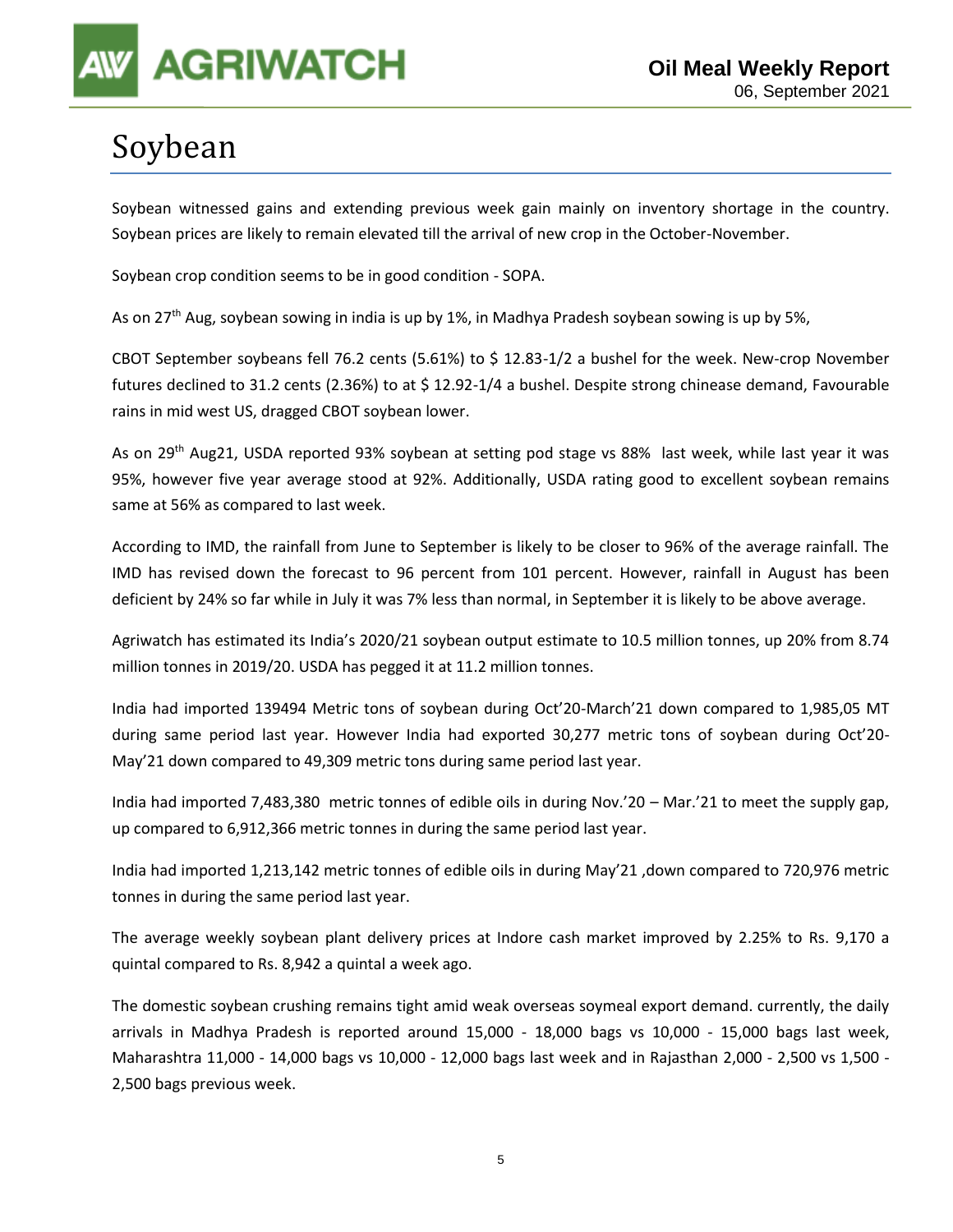**AGRIWATCH** 

GOI announced MSP for 2021-2022 marketing year, soybean Rs 3950 (70 Rs. up). India's soybean area is expected to rise 9.9% on year to a record high of 13.3 mln ha in the crop year.

The major buyers are as follows: Agrawal, Neemuch, Shanti Overseas, Living Food, Goyal Protein, Bansal-Bhopal, Vippy-Dewas, ABIS, Sneha, Ruchi Soya, Shalimar Katol, Vippy Dewas, Dhanuka Neemuch, Avi Agri Ujjain, M.S. Neemuch, RH Seoni, Prakash, Kriti Dewas, Mahakali, Prestige Dewas, Itarsi Oil, Sanwaria Itarsi, MS Solvex Neemuch, MS Soya Pachore, during the week.

Domestic soybean prices are likely to remain firm amid firm domestic and global cues and will come down during new crop arrivals.

#### **International:**

As of 29<sup>th</sup> Aug, US soybean rating, good to excellent remain unchanged at 56%.

As of 31st Aug, in US Approximately 28% of soybean production is within an area experiencing drought. Vs 32% last week.

According to USDA Aug21 report, China's total soybean imports in 2020-21 eased by 1MMT to 97 MMT and the upcoming season too eased by 1 MMT to 101 MMT.

USDA Aug21, US Soybean 2020/21 production is projected down at 118.08 mmt, against 119.88 last month. Harvested area, forecast at 86.7 million acres in the Acreage report, remains unchanged. Further US Soybean 2021-22 export eased to 55.9 MMT compared to last month 56.47 MMT.

In USDA recent report, USDA pegged the 2020/2021 Brazilian soybean production unchanged at 137.0 MMT while next season soy crop estimated at 144 MMT. Additionally USDA has estimated Brazil 2020-21 soybean export at 82.5 MMT and the upcoming season at 93 MMT.

For Argentina's soybean 2020/2021 output, the USDA pegged its crop at 46 MMT. and the USDA's next season estimate stood at 52 MMT. Additionally USDA has estimated Argentina 2021-22 soybean export at 6.35 MMT.

For India 2021/22 soybean production Is projected at 11.20 MMT Unchanged from Last month, However last year it was 10.45 MMT.

Brazil's soybean exports is estimated to reach to 5.79 million tonnes in Aug'21 vs 5.57 million tonnes last year same period – ANEC

CONAB has raised Brazil's 2020/21 soybean crop estimate to 135.98 million tonnes in August vs 135.91 million tonnes in July forecast and 124.845 million tonnes in 2019/20. The country's August 2020/21 soybean exports estimates decreased to 83.42 million tons vs 86.69 million tons in July forecast and 83 million tons in 2019/20.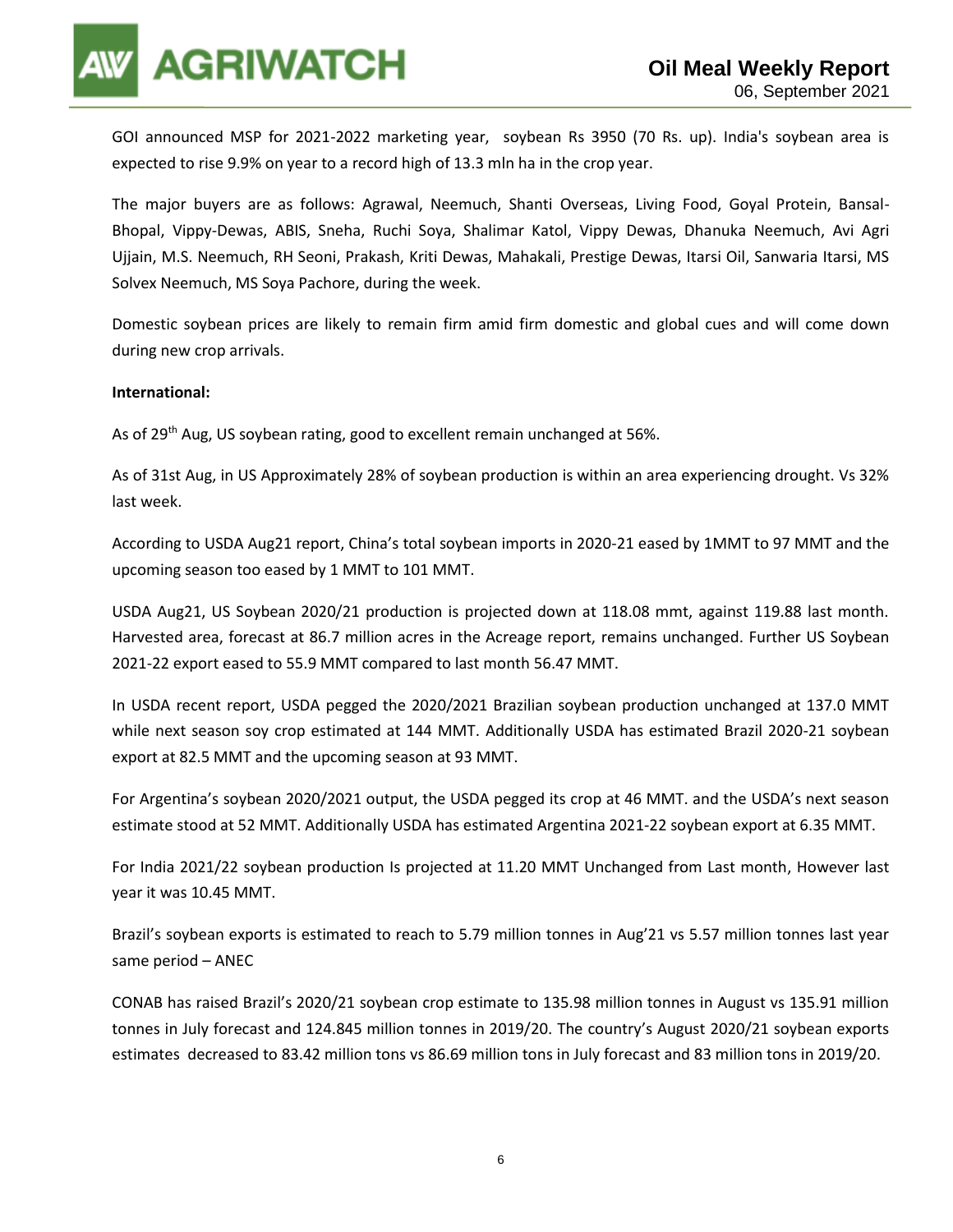

As per recent USDA Aug'21 report, Soybean production in the world eased to 383.63 MMT as compared to last month 385.22 MMT while last year it was down to 363.25 MMT. World ending stock increased to 96.14 MMT compared to last month 94.48 MMT.

As per USDA, India 2021-22 soybean crush is kept higher by 300,000 tons to 9.7 million ton on account of higher crop propesctus. Soybean oil imports are unchaged at 3.7 million tons.

The international soybean prices are expected to feature range bound movement weak bias on improved weather condition in US however it may draw support from strong Chinese soybean demand.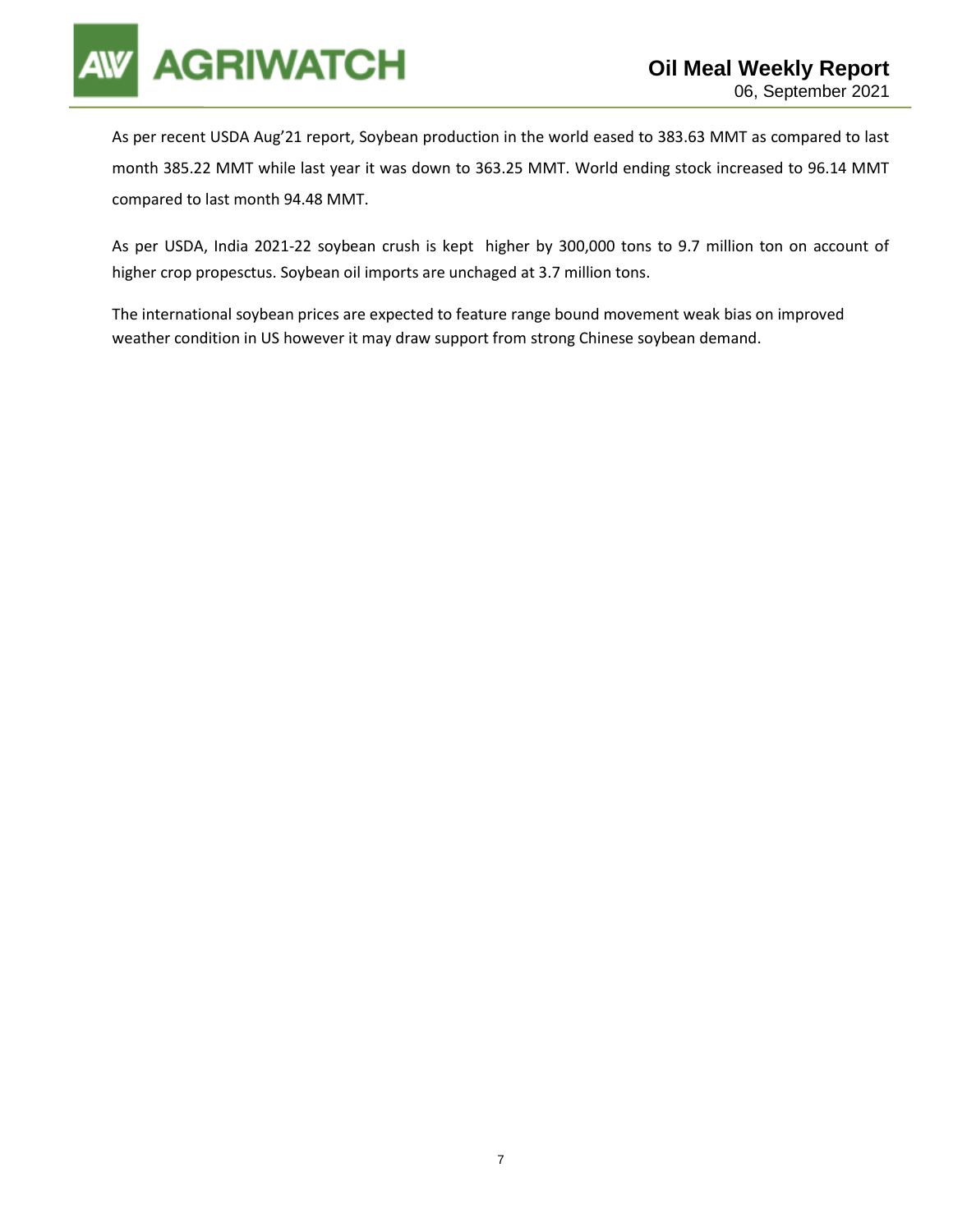## Soymeal

The domestic soymeal edged-down by 3.6% amid GOI decision to allow to import GM soymeal via three additional port - Mumbai sea port, Tuticorin sea port and Visakhapatnam sea port to the existing ones. However logistical bottlenecks could limit volumes.

India's soymeal export likely to remain weak, as india is now totally outpriced in world market and export is expected to remain below 17 lakh metric tons. The high price of soybean meal has hit not only the export of soymeal but also the poultry farmers mainly small farmers and finding very difficult to survive in this difficult time.

According to USDA Aug report world 2021/22 soymeal production is estimated higher at 258.68 million tonnes vs 250.59 million tonnes against last year record.

India's July 2021 soymeal exports declined by 57% to 26,725 metric tonnes compared to 61,957 metric tonnes in the same period last year. Further, the soymeal shipments too declined by 24% to 144,782 metric tonnes in aggregate, during the months (April-July.) of financial year 2020-21 compared to 191,149 metric tonnes during the corresponding period last year.

Export of oilmeals for the month of July 2021 provisionally reported at 191,188 tons compared to 262,275 tons in July 2020 i.e. down by 27%. The overall export of oilmeals during April – July 2021 is reported at 926,833 tons compared to 841,663 tons i.e. up by 10%.

The soymeal export price spread of India vs Argentina (FAS Kandla and FOB Argentina) have further declined to US \$ 210/MT in May'21 vs US \$ 215/MT in April'21, leading incompetitiveness for Indian soymeal exports.

The domestic weekly average soymeal prices at Indore was 3.6% down to Rs 82,500 /MT and was quoted between Rs 84,000 – 88,000/MT compared to the weekly average of Rs 85,500 /MT and was traded between the price ranges of Rs81,500 – 85,000/MT previous week.



Weekly average prices at various centers also closed lower side compared to last week prices. At Latur, the weekly average soymeal prices declined by 2.4% to Rs. 90,400 /MT compared to Rs. 92,583 /MT a week ago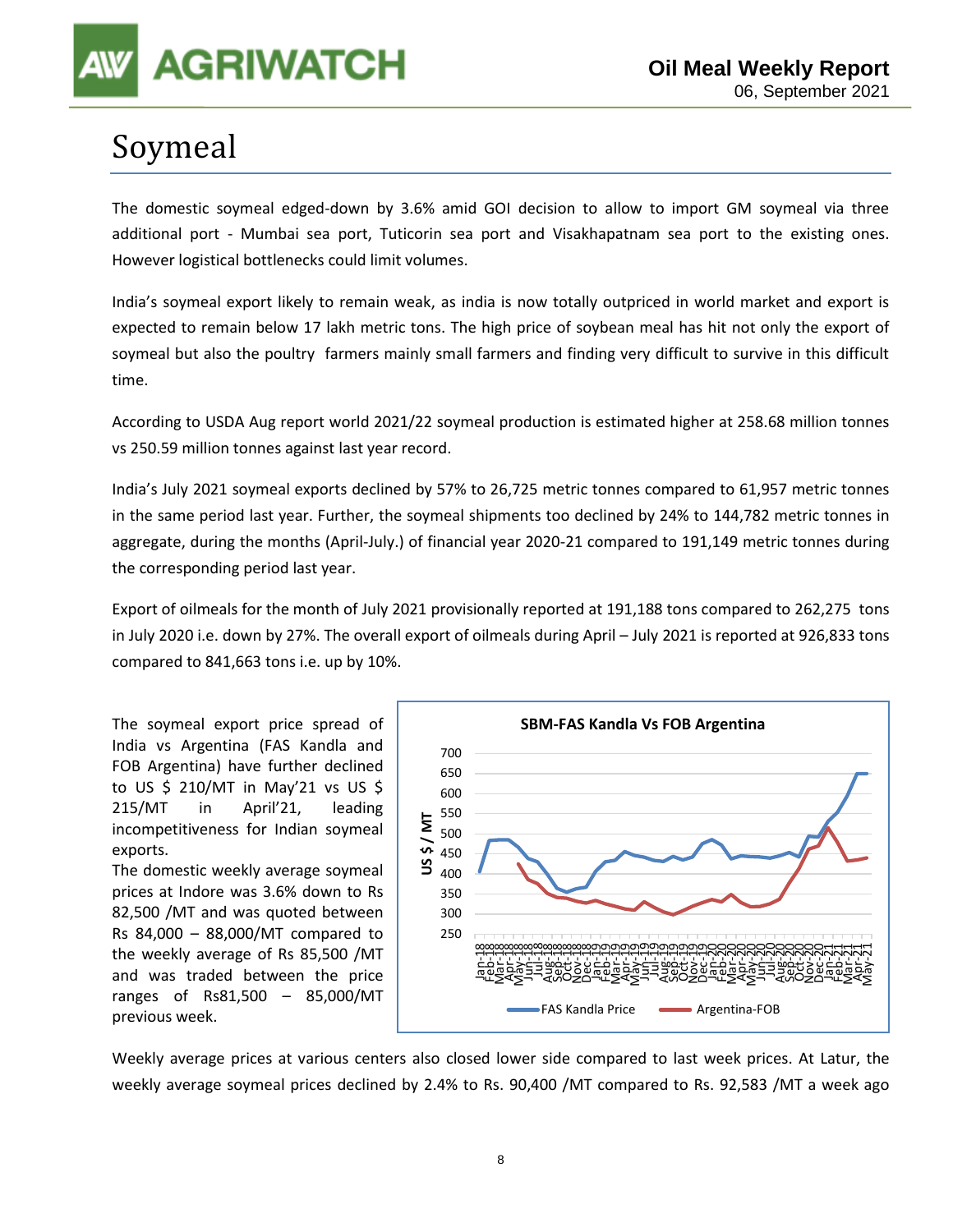

however in Nanded it was quoted 3.4% lower at Rs. 88,000/MT compared to Rs. 91,000/MT a week ago. In Kota the meal prices down by 1.2% to Rs. 85,600/MT compared to Rs. 86,666/MT previous week.

The soy meal prices (Indore) are likely to correct from higher level and feature downside movement between Rs. 75,000 – 90,000 /MT amid weak soymeal export demand.

#### **Previous updates:**

The Brazilian state run agricultural agency, CONAB Brazil's July 2020/21 soybean crop estimate increased at 135.92 million tonnes vs 135.86 million tonnes in June'21 forecast and 124.845 million tonnes in 2019/20 in its recent report.

In May21 according to the data released by NOPA, US crushed pegged at 163.521 million bushels which compares to April 160.310 million bushels of soybeans. The soybean processing was down from 171.75 million bushels in April 2020 also lower from 177.98 million bushels in March 2021. The market is expected lower US soybean crush figure for May'21 on dwindling stocks.

The international soy market is strong on bullish global supply scenario due forecast to lower than expected soybean production and likely fall in the US soy inventories in August 2021 followed by the Chinese buying spree.

Besides, the SOPA members have addressed to Ministry of Agriculture and Farmers Welfare have demanded exemption of GST on soybean and soymeal, the same time.

The poultry sector consumes 60% of the soymeal in India and there are no takers for it leading around half of the processing units being shut. According to the data released by NOPA, US crushed 178 million bushels of soybeans in March21, second consecutive month of reduction also slightly less than expected. The soybean processing was down from 181.4 million bushels in March 2020 but up from 155.2 million bushels in March 2020.

The global 2020/21 soybean production estimate too increased to 363.18 million tonnes vs 361.82 million tonnes in the previous month report by USDA. World 2020/21 soymeal production is estimated slightly down at 253.3 million tonnes vs 254.14 million tonnes in its previous estimate.

Further, In the USDA's Foreign Agriculture Service post in Beijing China's soybean imports are forecast to reach a record 103 million tonnes in the marketing year 2021/22 and estimated 100 million tonnes in 2020/21 to meet the feed demand from the livestock and poultry sectors.

For soybeans, the world ending stocks are estimated at 91.09 mmt. for 2021/22 vs. 87.99 mmt. in 2020/21.

U.S. ending stocks were 120 million bushels vs. the March estimate of 120 million bushels. The trade expected the USDA to print 119 million bushels.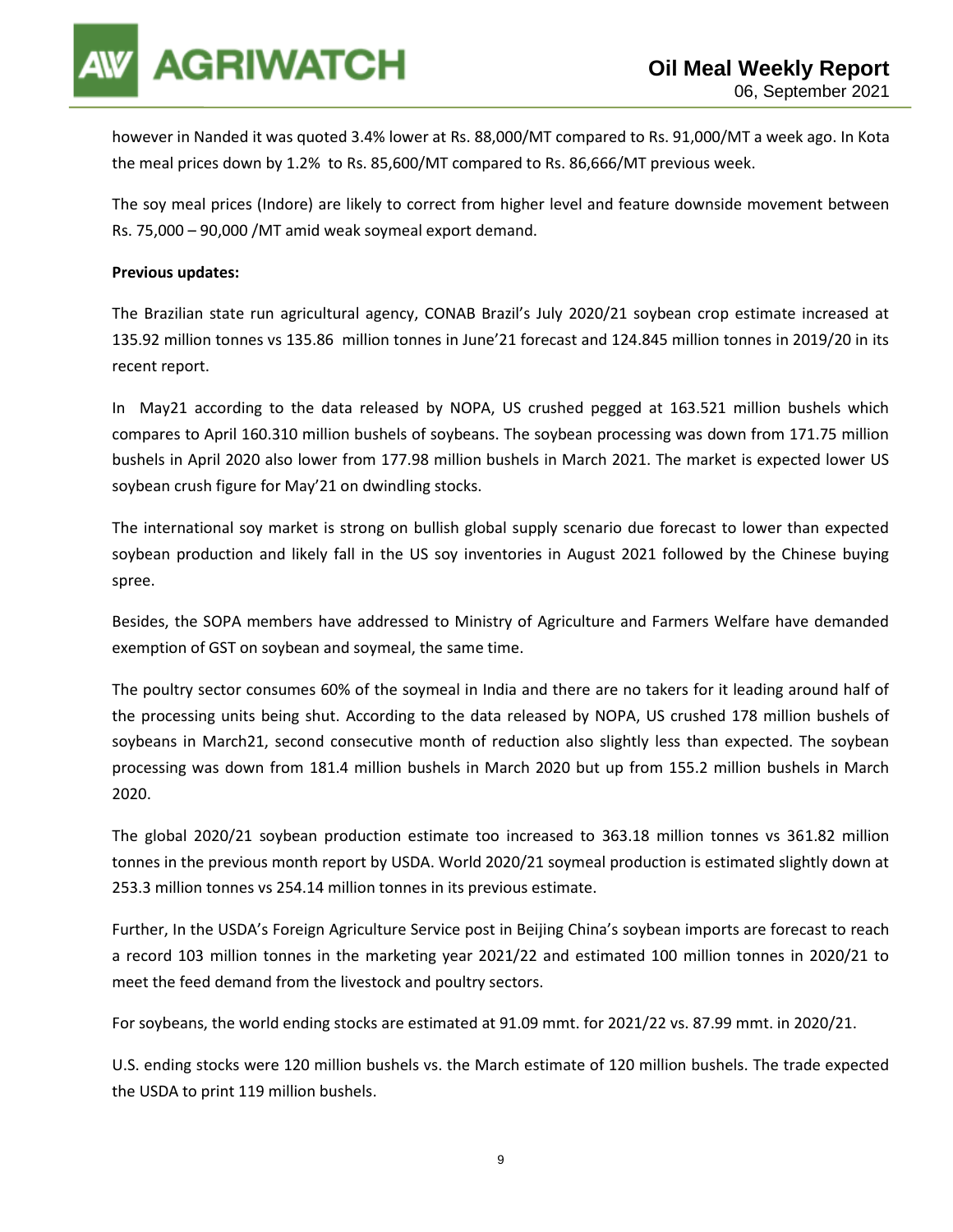

For soybeans, the world ending stocks are estimated at 86.9 mmt. vs. the trade's expectation of 83.52 mmt. and the USDA's December estimate of 83.74 mmt.

### **Technical Analysis:**



#### *NCDEX Soybean Futures – September Contract Soybean Spot, Nagpur*



#### **Support & Resistance NCDEX Soybean – September contract**

| C <sub>4</sub><br>ີ | г.<br>∽∸ | DCD                 | D.   | 784 J                 |
|---------------------|----------|---------------------|------|-----------------------|
| הההי                | '800     | <b>JOJ1</b><br>097T | 3550 | 7F <sub>O</sub><br>טכ |

- $\triangleright$  Soybean posted gain on buyers interest this week.
- ➢ Prices closed above 9-day and18-day EMA indicating firm tone in near term.
- $\triangleright$  RSI went up indicating firm buying strength.
- $\triangleright$  The prices are expected to feature gain in the coming week.
- ➢ Trade Recommendation (NCDEX Soybean Sept) Week: BUY Levels: Below 8300 T1 8400; T2- 8500, SL – 8280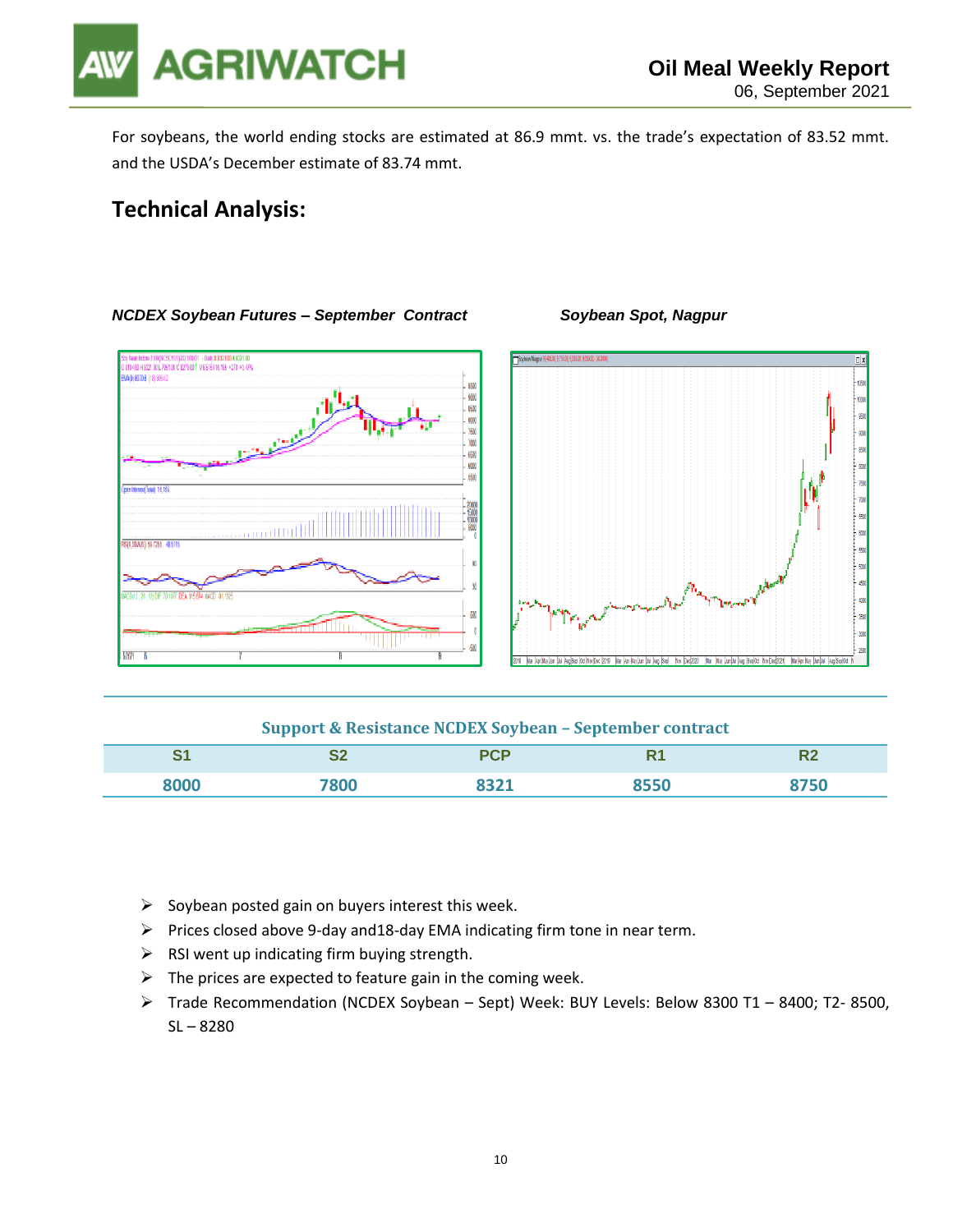

### Rapeseed - Mustard Seed

Rapeseed-mustard witnessed mild gains and likely to remain elevated on tight supply and bullish global cues.

There is firm demand for RM seed oil especially from the states of North India like Bihar, Uttar Pradesh and West Bengal and likely to rise significantly during the winter season, during the festival and pickle making season.

Mustard prices may draw support from, firm demand, declining stock and arrival, strength in oilseed complex, deficit monsoon and strength in CME canola futures due to heat wave in Canada.

It is estimated that approximately 75-80% of the current mustard crop has been crushed, while 20-25% of the crushing is yet to be done.

Rapeseed Mustard increased by 1% to Rs.8,263 /Qtl this week as compared to Rs 8,179/Qtl last week and arrival declined.

In Sri Ganganagar, the weekly average prices of rapeseed oilcake was 2.55 % up to Rs 3,092Qtl from previous week at Rs. 3,013/qtl.

AW has revised India's 2021/22 rapeseed-mustard production up to 8.54 million tonnes from 8.0 million tonnes estimated in its previous forecast and it is up 18% from 7.21 million tonnes estimated last season. The Government estimation of mustard crop is high at 10.4 MT. The COOIT has estimated mustard production at 8.90 MT.

India's exports for rapeseed meal during April-July 2021 was up 10% at 479,572 metric tonnes compared to 436,480 metric tonnes during the same period previous marketing season.

The export of rapeseed meal in July'21 is reported at 94,765 metric tonnes against last year 148,170 metric tonnes during the same period i.e. lower by 36%, However 14% down as compared to June21.

India imported 1033.06 tons rapeseed (Canola) oil in Apr 2021 v/s 506.00 tons imports in Apr 2020. While, for the period of April2020-March2021 imports rose to 42,720.05 tons compared to 54,426.39 tons in last oil year.

#### **International**

Canola futures remained elevated amid severe heatwave in Canada seemed to affect harvest scenario for the crop. High temperature forecast in coming weeks leading to drop in yield. Crop conditions are rapidly deteriorating.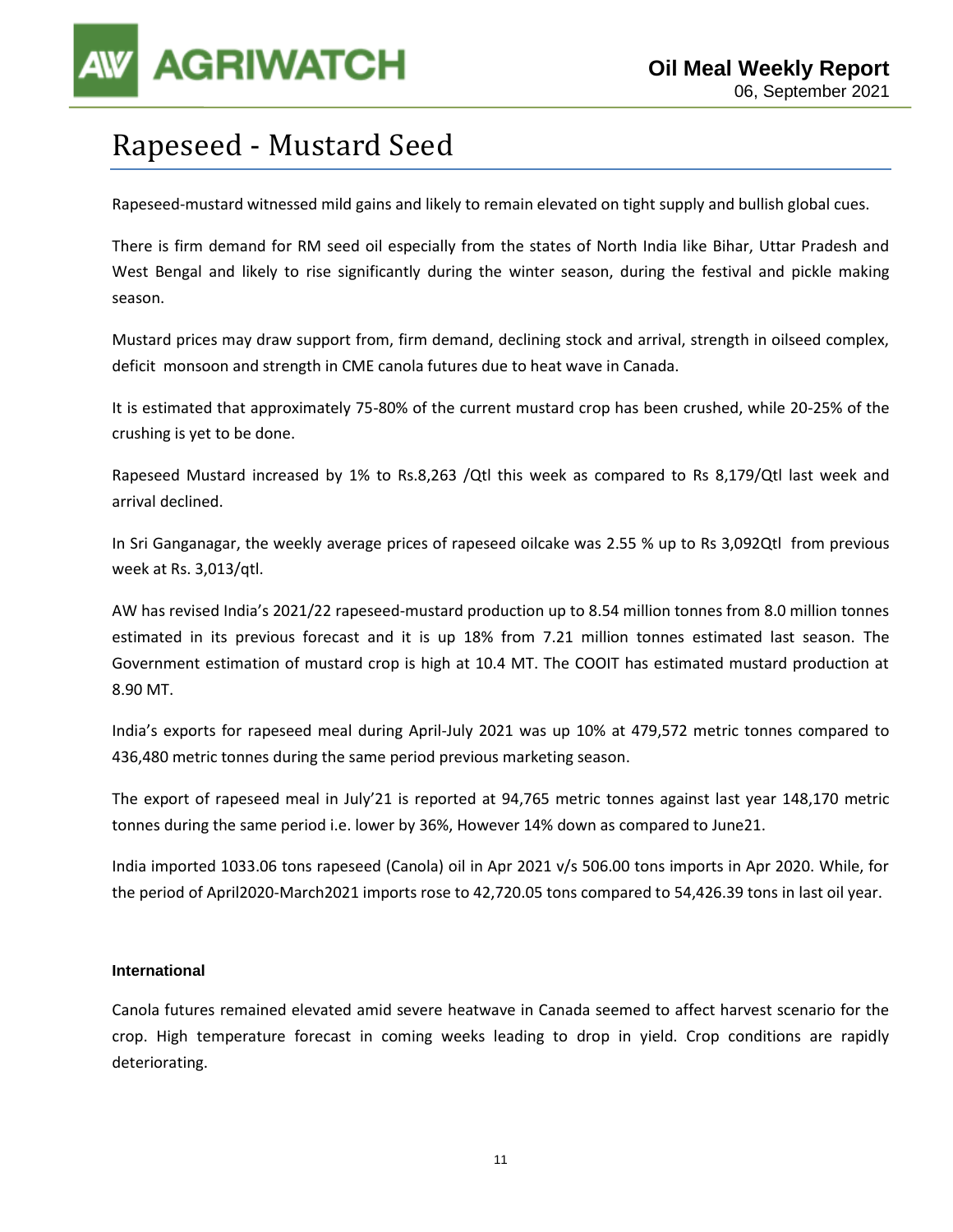**AGRIWATCH** 

Canadian farmers planted an estimated 22.5 million acres of canola for the 2021-22 crop year, the highest since 2018. This is up from the April forecast of 21.5 million acres and up 8.2% from last year.

In the Aug'21 report, the USDA has kept India's 2021/22 rapeseed production estimates unchanged at 8.5 million tonnes compared to previous month. However, Canada's rapeseed production estimates eased to 16 million tonnes as compared to 20.20 million tonnes last month. Canadian canola production is lowered because as early-season drought conditions impact yields and offset an increase to area.

Further, EU production estimates remain unchanged to 17.00 million tonnes million tonnes last month and for China, the estimates remain unchanged to 14.00 million tonnes.

The global 2020/21 rapeseed production estimate decreased to 69.97 million tonnes vs 74.14 million tonnes in the previous month. World 2021/22 rapeseed meal production estimate eased at 39.69 million tonnes vs 41.29 million tonnes in its previous estimate.

----------------------------------------------------------------------------------------------------------------------------------------------------

#### -

#### **Previous Updates**

The Solvent Extractors' Association (SEA) of India has urged the government to include rational provision in ASEAN agreement to restrict or regulate the imposition of export duty by the palm oil exporting countries. SEA feels that this will ensure a level-playing field for both the countries that export and import palm oil.

To support their local industry, that country has kept export duty and levy low on finished goods such as RBD palmolein.

Higher palm oil imports by India has always hit the domestic mustard oil demand and the rapeseed-mustard crush margins.

The Food Safety and Standards Authority of India (FSSAI) has ordered prohibiting blending of mustard oil.

Director, Indian Council of Agricultural Research – Directorate of Rapeseed Mustard Research, expects productivity of the rapeseed-mustard to improve in 2020-21 from last year's level of 1.42-1.48 tonnes per ha, on adequate soil moisture and better package of practices.

The MSP for rapeseed-mustard has been increased in line with the recommendations of Swaminathan Commission to Rs. 4,650 per quintal for marketing season 2021-22 from Rs. 4,425 per quintal in 2020-21 an increase of Rs. 225 a quintal.

Agriwatch has projected India's MY 2021/22 rapeseed production at 8.54 million tonnes vs 7.2 million tonnes last season while COOIT has estimated the seed production at 8.95 million tonnes vs 7.5 million tonnes last season.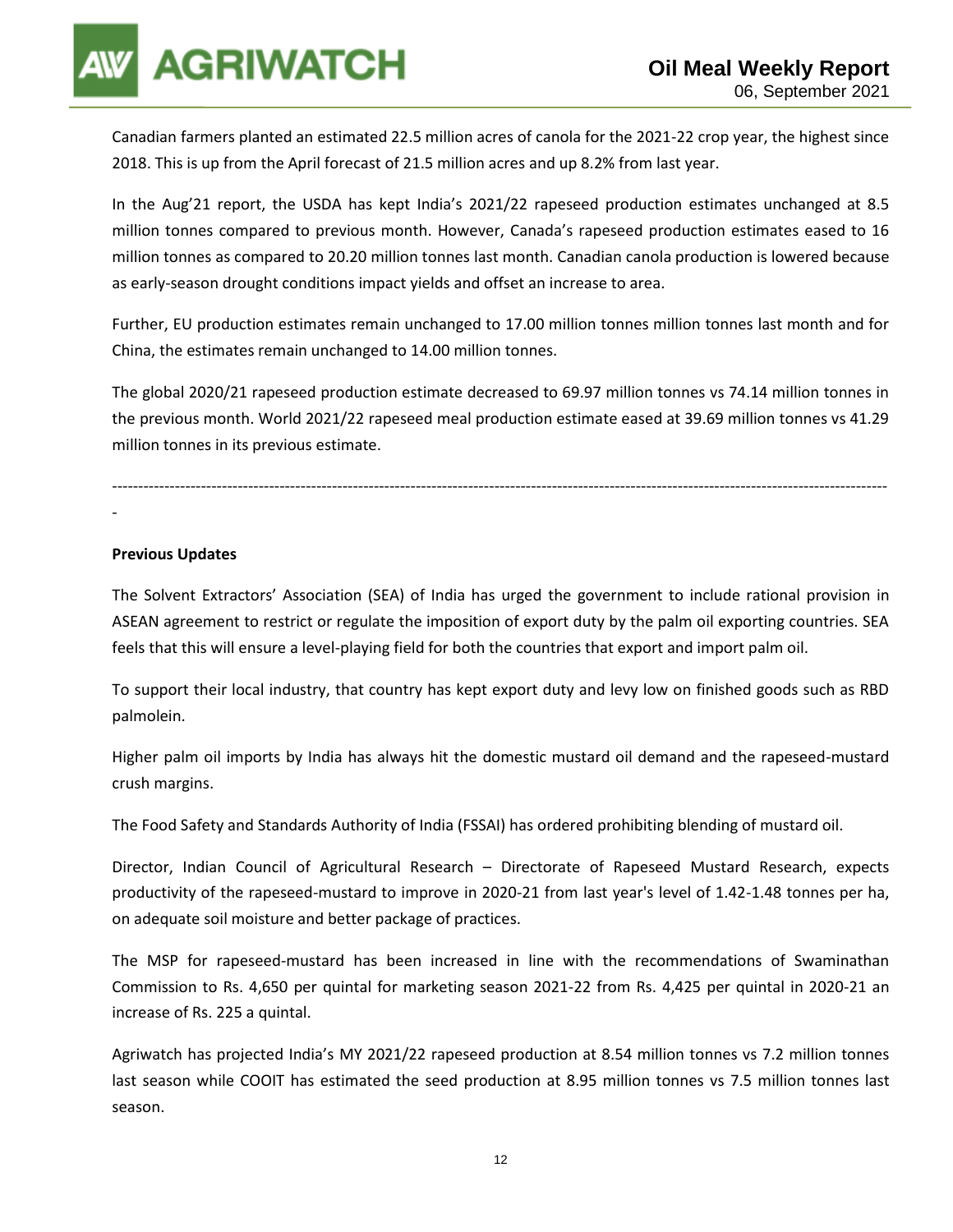

**Outlook:** RM Seed is expected to remain elevated above Rs 8,000/Qtl as market has gained due to low arrival and good mustard oil demand, additionally strength in other oilseed complex and global cues likely to supportthe price.

#### *Technical Analysis:*



**\*Note: Daily Chart**

| <b>Support &amp; Resistance NCDEX RM Seed - September contract</b> |      |            |      |      |  |
|--------------------------------------------------------------------|------|------------|------|------|--|
|                                                                    |      | <b>PCP</b> | R1   |      |  |
| 8000                                                               | 8200 | 8321       | 8800 | 9000 |  |

- $\triangleright$  RM seed witnessed gain on buyers interest, this week.
- ➢ Prices closed Above 9-day and18-day EMA indicating firm tone in near term.
- $\triangleright$  RSI and stochastic are rising from lower level indicating good buying strength.
- ➢ MACD crossover indicates bullish tone in near term..
- ➢ Trade Recommendation (NCDEX Rapeseed-Mustard –Sept) Week: buy 8300 Levels: T1-8500, T2- 8700, SL –8250.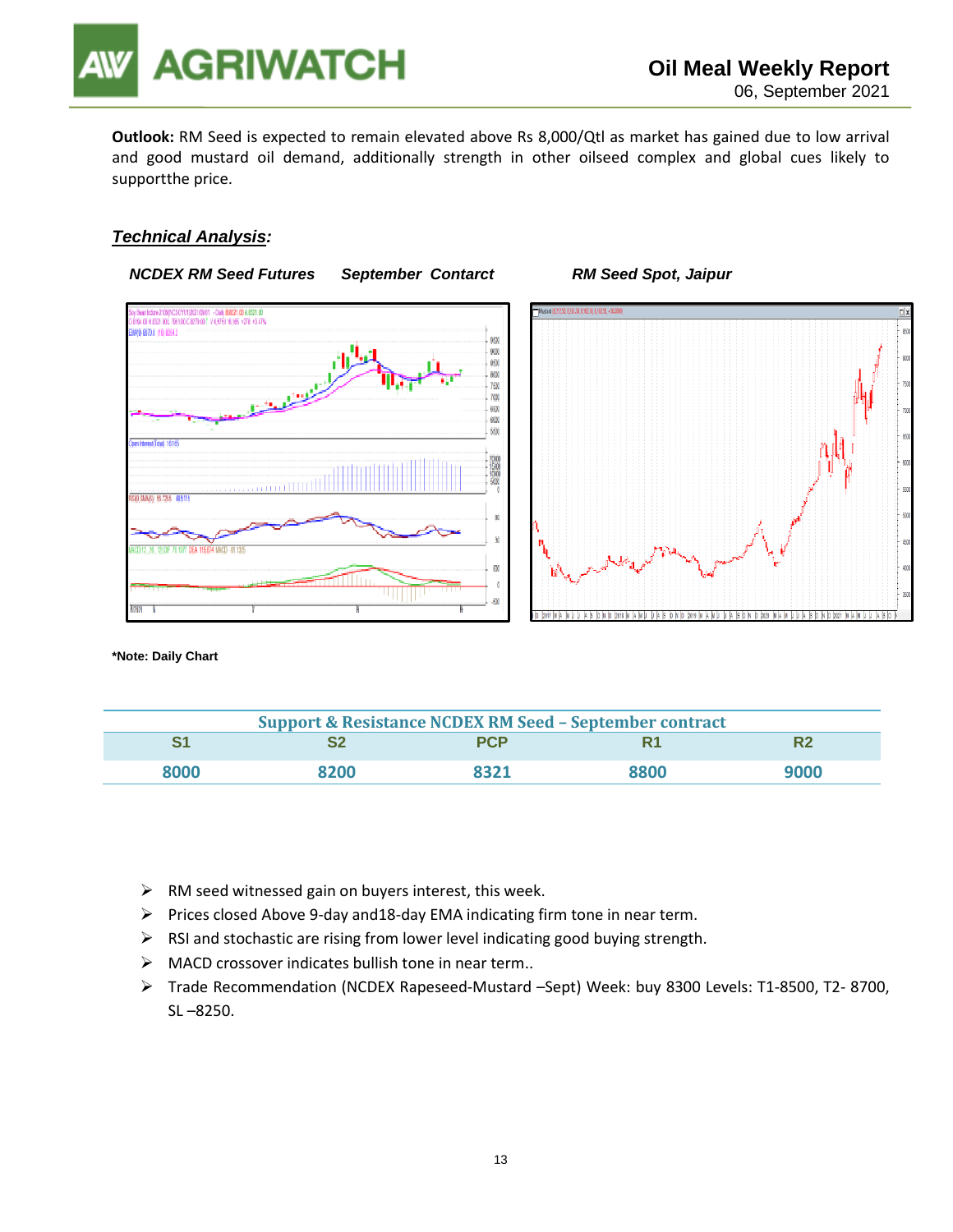

### Annexure

| Soy DOC Rates at Different Centers |           |                                  |                                                              |  |  |
|------------------------------------|-----------|----------------------------------|--------------------------------------------------------------|--|--|
|                                    |           | <b>Ex-factory rates (Rs/ton)</b> |                                                              |  |  |
| <b>Centres</b>                     | 02-Sep-21 | 27-Aug-<br>21                    | <b>Parity To</b>                                             |  |  |
| Indore - 45%, Jute Bag             | 85000     | 81500                            | Gujarat, MP                                                  |  |  |
| Kota - 45%, PP Bag                 | 86000     | 85000                            | Rajasthan, Del,<br>Punjab, Haryana                           |  |  |
| Dhulia/Jalna - 45%, PP Bag         | 88000     | 86000                            | Mumbai,<br>Maharashtra                                       |  |  |
| Nagpur - 45%, PP Bag               | 86000     | 85000                            | Chattisgarh,<br>Orissa, Bihar,<br>Bangladesh, AP,<br>Kar, TN |  |  |
| Nanded                             | 89000     | 88000                            | Andhra, AP, Kar<br>,TN                                       |  |  |
| Latur                              | 85000     | 93000                            |                                                              |  |  |
| Sangli                             | 82000     | 82000                            | Local and South                                              |  |  |
| Solapur                            | 84000     | 76000                            | Local and South                                              |  |  |
| Akola – 45%, PP Bag                | 75000     | 75000                            | Andhra.<br>Chattisgarh,<br>Orrisa, Jharkhand,<br><b>WB</b>   |  |  |
| Hingoli                            | 63500     | 63500                            | Andhra.<br>Chattisgarh,<br>Orrisa, Jharkhand,<br><b>WB</b>   |  |  |
| <b>Bundi</b>                       | 84000     | 83000                            | $\blacksquare$                                               |  |  |

| Soy DOC at Ports                       |                   |                  |        |  |  |
|----------------------------------------|-------------------|------------------|--------|--|--|
|                                        | <b>Port Price</b> |                  |        |  |  |
| <b>Centers</b>                         | 01-Sep-21         | $26$ -Aug-<br>21 | Change |  |  |
| Kandla (FOR) (INR/MT)                  | <b>NR</b>         | <b>NR</b>        |        |  |  |
| Kandla (FAS) (USD/MT)                  | <b>NR</b>         | <b>NR</b>        |        |  |  |
| CNF Indonesia - Yellow SBM<br>(USD/MT) | <b>NR</b>         | <b>NR</b>        |        |  |  |
|                                        |                   |                  |        |  |  |
| Rapeseed Meal                          | 01-Sep-21         | 26-Aug-          | Change |  |  |

| <b>Rapeseed Meal</b> | 01-Sep-21 | $26$ -Aug-<br>21 | Change      |
|----------------------|-----------|------------------|-------------|
| FAS Kandla (USD/MT)  |           |                  | <b>Unch</b> |
| FOR Kandla (Rs/MT)   |           |                  | <b>Unch</b> |
| FOR Mundra (Rs/MT)   |           |                  | <b>Unch</b> |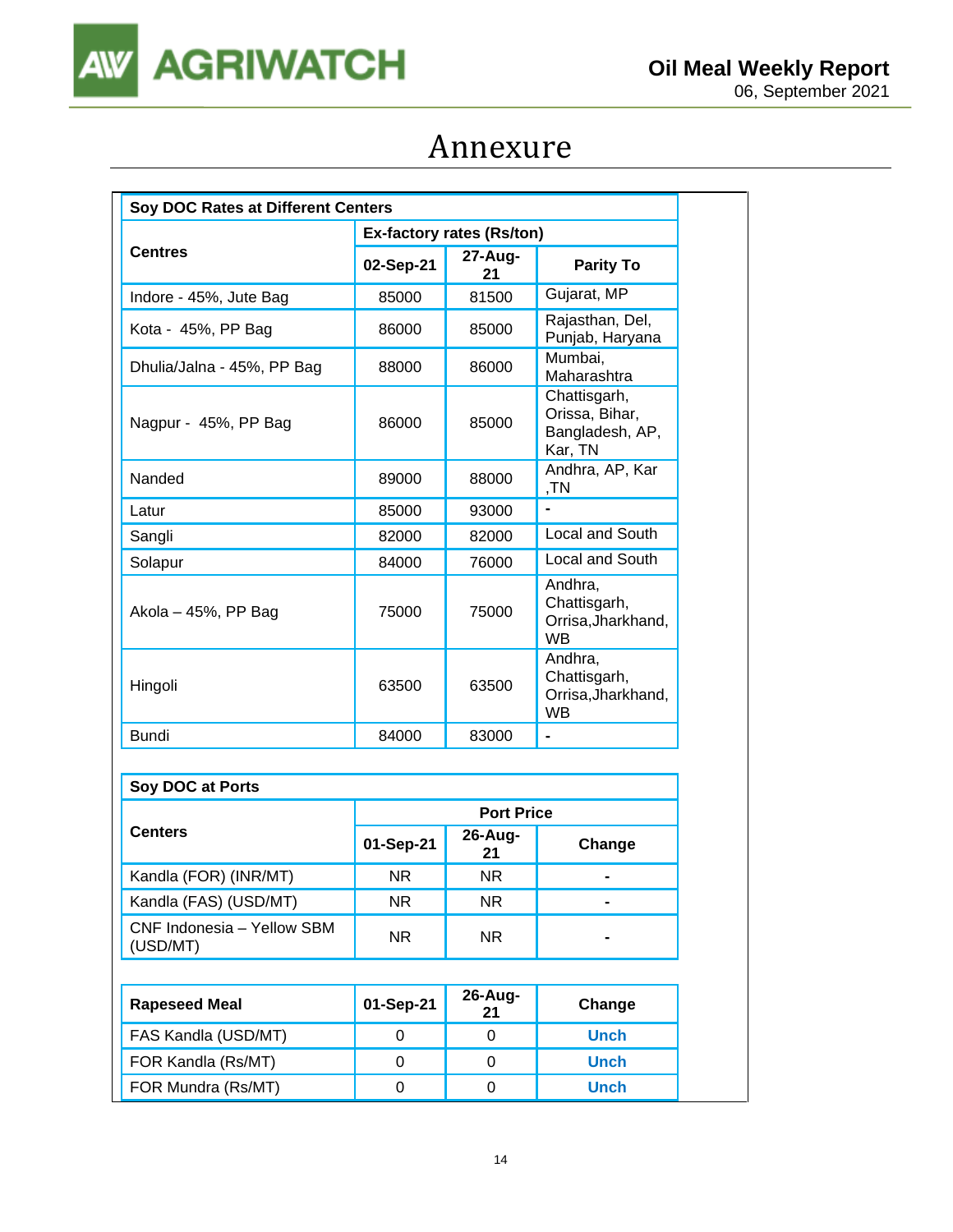### **AGRIWATCH AW**

| CNF Indonesia (USD/MT)         | $\Omega$  | $\Omega$                  | <b>Unch</b> |
|--------------------------------|-----------|---------------------------|-------------|
|                                |           |                           |             |
| <b>International Soy DOC</b>   |           |                           |             |
| <b>Argentina FOB USD/MT</b>    | 01-Sep-21 | 26-Aug-<br>21             | Change      |
| Soybean Pellets                | 388       | 400                       | $-12$       |
| Soybean Cake Flour             | 388       | 400                       | $-12$       |
| Soya Meal                      | 0         | 0                         | <b>Unch</b> |
| Soy Expellers                  | $\Omega$  | $\Omega$                  | <b>Unch</b> |
|                                |           |                           |             |
| <b>Sunflower (DOC) Rates</b>   |           | Ex-factory rates (Rs/ton) |             |
| Centers                        | 02-Sep-21 | 27-Aug-<br>21             | Change      |
| Adoni                          | 39000     | 40000                     | $-1000$     |
| Khamgaon                       | 0         | 0                         | <b>Unch</b> |
| Parli                          | $\Omega$  | $\mathbf 0$               | <b>Unch</b> |
| Latur                          | 38000     | 39000                     | $-1000$     |
|                                |           |                           |             |
| <b>Groundnut Meal (Rs/MT)</b>  | 02-Sep-21 | 27-Aug-<br>21             | Change      |
| Basis 45%, Saurashtra          | 54000     | 54000                     | <b>Unch</b> |
| Basis 40%, Saurashtra          | 50000     | 50000                     | <b>Unch</b> |
| GN Cake, Gondal                | 55000     | 55000                     | <b>Unch</b> |
|                                |           |                           |             |
| <b>Mustard DOC</b>             | 02-Sep-21 | 27-Aug-<br>21             | Change      |
| Jaipur (Plant delivery)        | 21500     | 21700                     | $-200$      |
| Kandla (FOR Rs/MT)             | 23400     | 23200                     | 200         |
|                                |           |                           |             |
| <b>Mumbai Oil Meal Quotes:</b> |           |                           |             |
| Rs/M.T.                        | 02-Sep-21 | 27-Aug-<br>21             | Change      |
| G.N. Extr (45%)                | 49000     | 50000                     | $-1000$     |
| Kardi Extr                     | 0         | 0                         | <b>Unch</b> |
| <b>Undec Cottonseed Exp</b>    | 33500     | 34000                     | $-500$      |
| Rice Bran Extr.                | 0         | 0                         | <b>Unch</b> |
| Sunflower Extr.                | 34000     | 34500                     | $-500$      |
| Rapeseed Extr.                 | 0         | 0                         | <b>Unch</b> |
| Soymeal 48%                    | 88695     | 84522                     | 4173        |
| Castor Extr.                   | 7750      | 7700                      | 50          |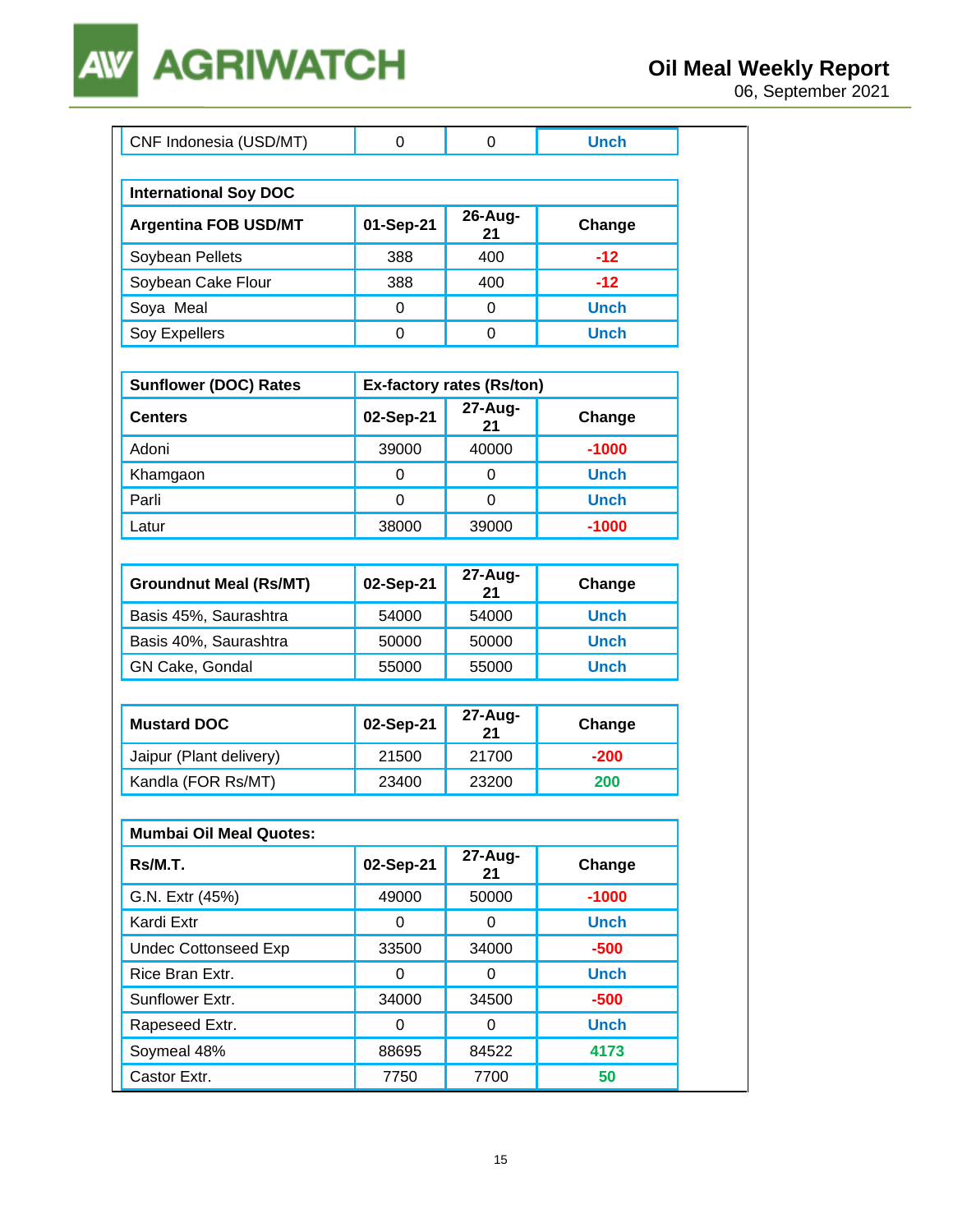

### MSP of Rabi Oilseeds for Marketing Season 2021-22- GOI

| SI.<br>No | <b>Crops</b>     | <b>MSP</b> for<br>Rabi<br>2021-22 | <b>MSP</b> for<br>Rabi<br>2020-21 | <b>Increase</b><br>in MSP<br>(Absolute) |
|-----------|------------------|-----------------------------------|-----------------------------------|-----------------------------------------|
|           | Rapeseed-mustard | 4.650                             | 4.425                             | 225                                     |
| ◠         | Safflower        | 5.327                             | 5.215                             | 112                                     |

The Cabinet Committee on Economic Affairs (CCEA) chaired by the Hon'ble Prime Minister Shri Narendra Modi has approved the increase in the Minimum Support Prices (MSPs) for all mandated Rabi crops for marketing season 2021-22.

Government has increased the MSP of Rabi crops for marketing season 2021-22, to ensure remunerative prices to the growers for their produce. This increase in MSP is in line with the recommendations of Swaminathan Commission.

Among the Rabi oilseeds the MSP for rapeseed-mustard has been increased to Rs. 4,650 per quintal for marketing season 2021-22 from Rs. 4,425 per quintal in 2020-21 an increase of Rs. 225 a quintal.

The MSP of safflower to Rs. 5,327 a quintal from earlier Rs. 5,215 per quintal an increase of Rs 112 per quintal.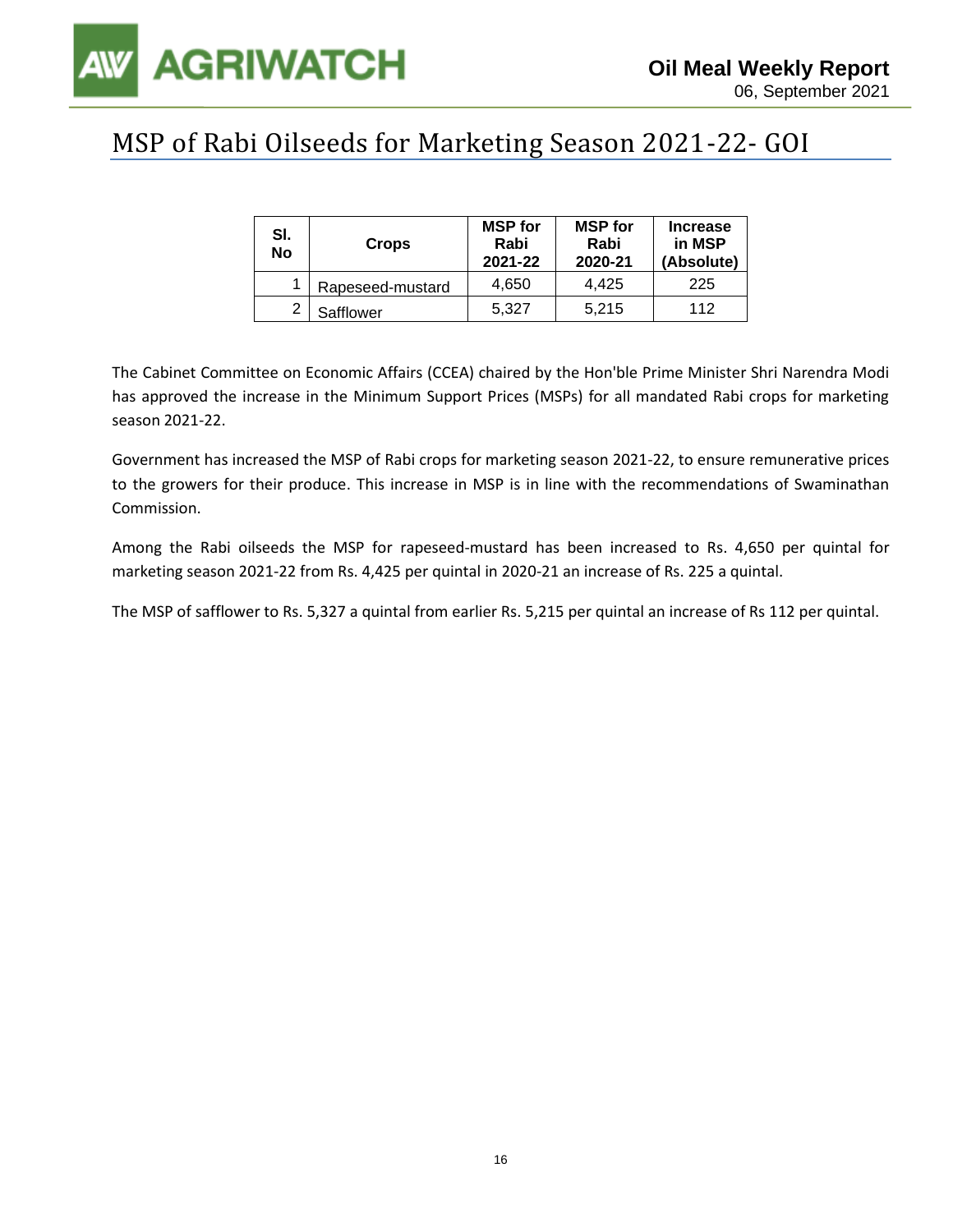### MSP of Kharif Oilseeds for Marketing Season 2021-22 - GOI

| SI.<br><b>No</b> | <b>Crops</b>     | <b>MSP</b> for<br><b>Kharif</b><br>2021-22 | <b>MSP</b> for<br><b>Kharif</b><br>2020-21 | <b>Increase</b><br>in MSP<br>(Absolute) |
|------------------|------------------|--------------------------------------------|--------------------------------------------|-----------------------------------------|
|                  | Groundnut        | 5550                                       | 5275                                       | 275                                     |
| 2                | Sunflower seed   | 6015                                       | 5885                                       | 130                                     |
| 3                | Soybean (yellow) | 3950                                       | 3880                                       | 70                                      |
| 4                | Sesamum          | 7307                                       | 6855                                       | 452                                     |
| 5                | Nigerseed        | 6930                                       | 6695                                       | 235                                     |

The Cabinet Committee on Economic Affairs (CCEA) chaired by the Hon'ble Prime Minister Shri Narendra Modi has approved the increase in the Minimum Support Prices (MSPs) for all mandated Kharif crops for marketing season 2021-22.

Government has increased the MSP of Kharif crops for marketing season 2020-21, to ensure remunerative prices to the growers for their produce.

Among the Kharif oilseeds the MSP for groundnut has been increased to Rs. 5500 per quintal for marketing season 2020-21 from Rs.5275 per quintal in 2019-20 an increase of Rs.275 a quintal.

The MSP of sunflower to Rs. 6015 a quintal from earlier Rs. 5885 per quintal an increase of Rs 130 per quintal, Soybean-yellow to Rs. 3950 a quintal to Rs. 3880 per quintal last season, an increase of Rs. 70 a quintal, Sesamum to Rs. 7307 a quintal from 6855 earlier, an increase of Rs. 452 a quintal and the MSP of Nigerseed have been increased to Rs. 6930 a quintal from Rs. 6695 a quintal earlier, increase of Rs 235 per quintal.

Among all the Kharif crops, the highest increase in MSP is proposed for sesamum (Rs 452 per quintal) followed by Tur (Rs 300 per quintal) and Urad (Rs 300 per quintal). The differential remuneration is aimed at encouraging crop diversification.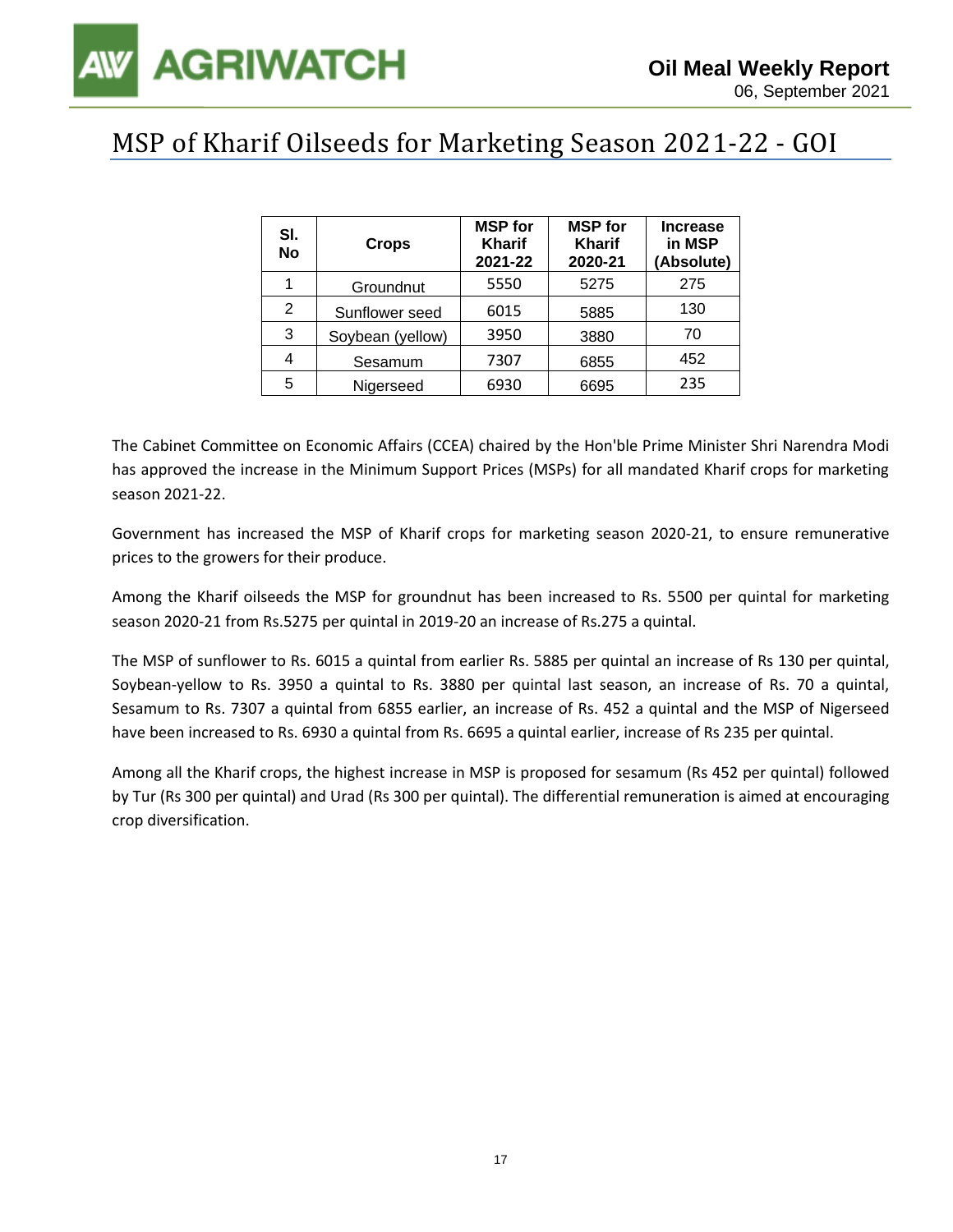

### India's Oilseeds Production Seen at 361.0 Lakh Tonnes vs 365.7 Lakh Tonnes in 4nd Adv Est. for 2020-21- GOI

The 4nd Advance Estimates of production of oilseeds for 2020-21 have been released by the Department of Agriculture, Cooperation and Farmers Welfare on 11th Aug, 2021. The assessment of production of different crops is based on the feedback received from States and validated with information available from other sources.

The revised estimated production of major Oilseeds during 2020-21 is as under:

Total Oilseeds production in the country during 2020-21 is estimated at record 36.10 million tonnes which is higher by 2.88 million tonnes than the production during 2019-20. Further, the production of oilseeds during 2020-21 is higher by 5.56 million tonnes than the average oilseeds production of 30.55 million tonnes.

- Groundnut 102.1 lakh tonnes vs 99.52 lakh tonnes in 2019-20.
- Castorseed 17.76 lakh tonnes vs 18.42 lakh tonnes
- Sesamum 8.12 lakh tonnes vs 6.58 lakh tonnes
- Nigerseed 0.41 lakh tonnes vs 0.41 lakh tonnes (No difference)
- Soybean 129 lakh tonnes vs 112.26 lakh tonnes
- Sunflower 2.24 lakh tonnes vs 2.13 lakh tonnes
- Rapeseed-mustard 10.11 lakh tonnes vs 91.24 lakh tonnes
- Linseed 1.40 lakh tonnes vs 1.21 lakh tonnes
- Safflower 0.34 lakh tonnes vs 0.44 lakh tonnes.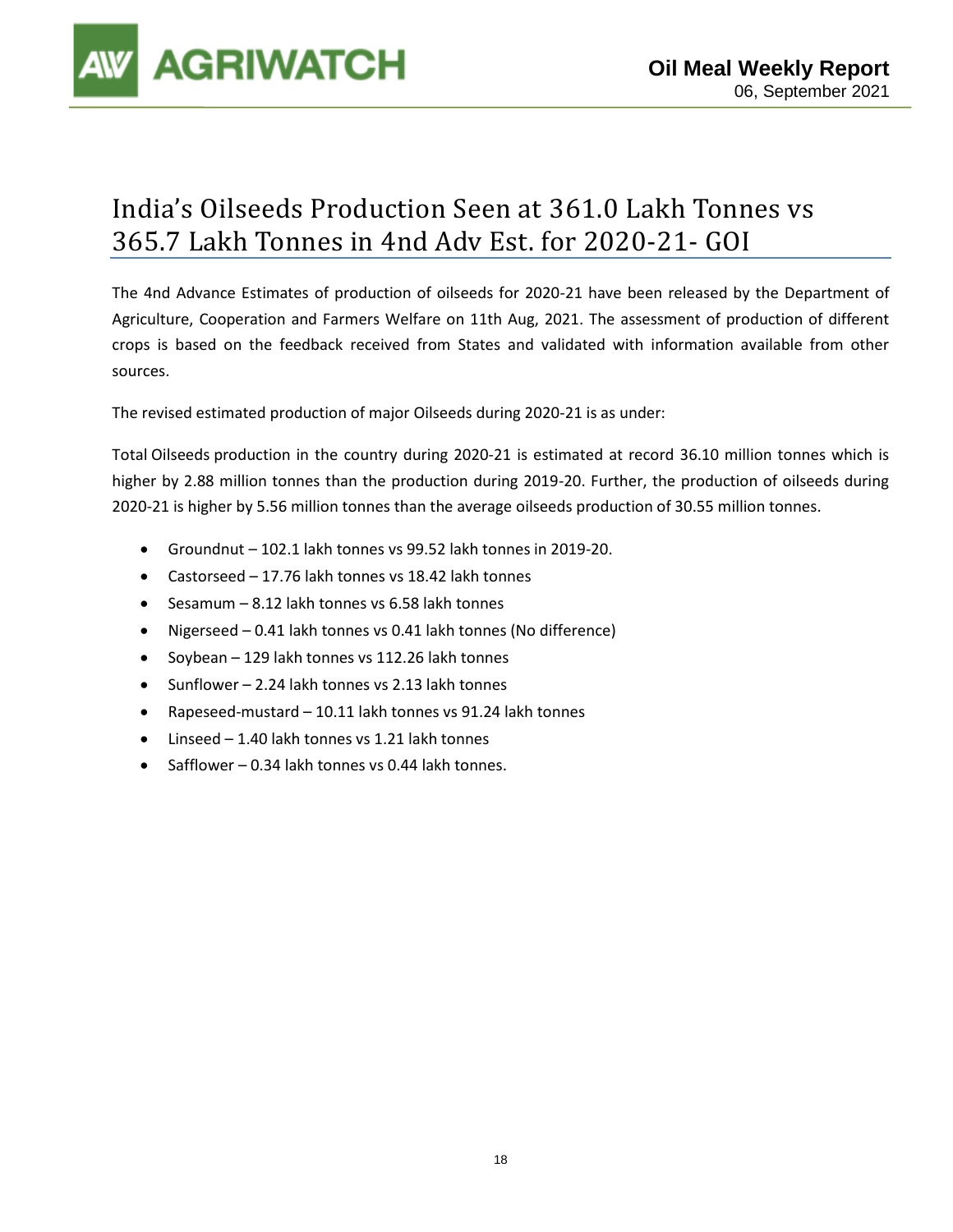| Sown                     |                       | Normal Area | 2019-20 | 2020-21 | % Change | Area |
|--------------------------|-----------------------|-------------|---------|---------|----------|------|
|                          | Groundnut             | 41.7        | 50.76   | 48.5    | -4%      |      |
| $\overline{\phantom{a}}$ | Soybean               | 112.88      | 120.61  | 121.59  | 1%       |      |
|                          | Sunflower             | 1.42        | 1.18    | 1.45    | 23%      |      |
|                          | Sesamum               | 13.13       | 13.61   | 12.95   | -5%      |      |
|                          | Niger                 | 1.95        | 1.38    | 0.72    | -48%     |      |
|                          | Castor                | 8.95        | 6.49    | 5.62    | $-13%$   |      |
|                          | <b>Total Oilseeds</b> | 180.03      | 194.03  | 190.83  | $-0.46$  |      |

### *Kharif* Oilseeds, India 2021-22

In the last official Kharif oilseeds planting report by the Ministry of Agriculture, the total coverage area under Kharif oilseeds is reported at 190.83 lakh hectares, an decrease by 0.46% from 194.03. lakh ha in the corresponding period of last year. Of the major oilseeds, soybean sowing is reported up by 1% at 121.59 lha compared to 120.61 lha during the corresponding period of last year, groundnut at 48.5 lha vs 50.76 lha, sesamum 12.95 lha vs 13.61 lha, castor seed at 5.62 lha vs 6.49 lha and niger at 0.72 lha vs 1.38 lha, during the same period last year. We feel country's final area under oilseeds to be above normal by 5-7% this season

Area in Lakh Hectares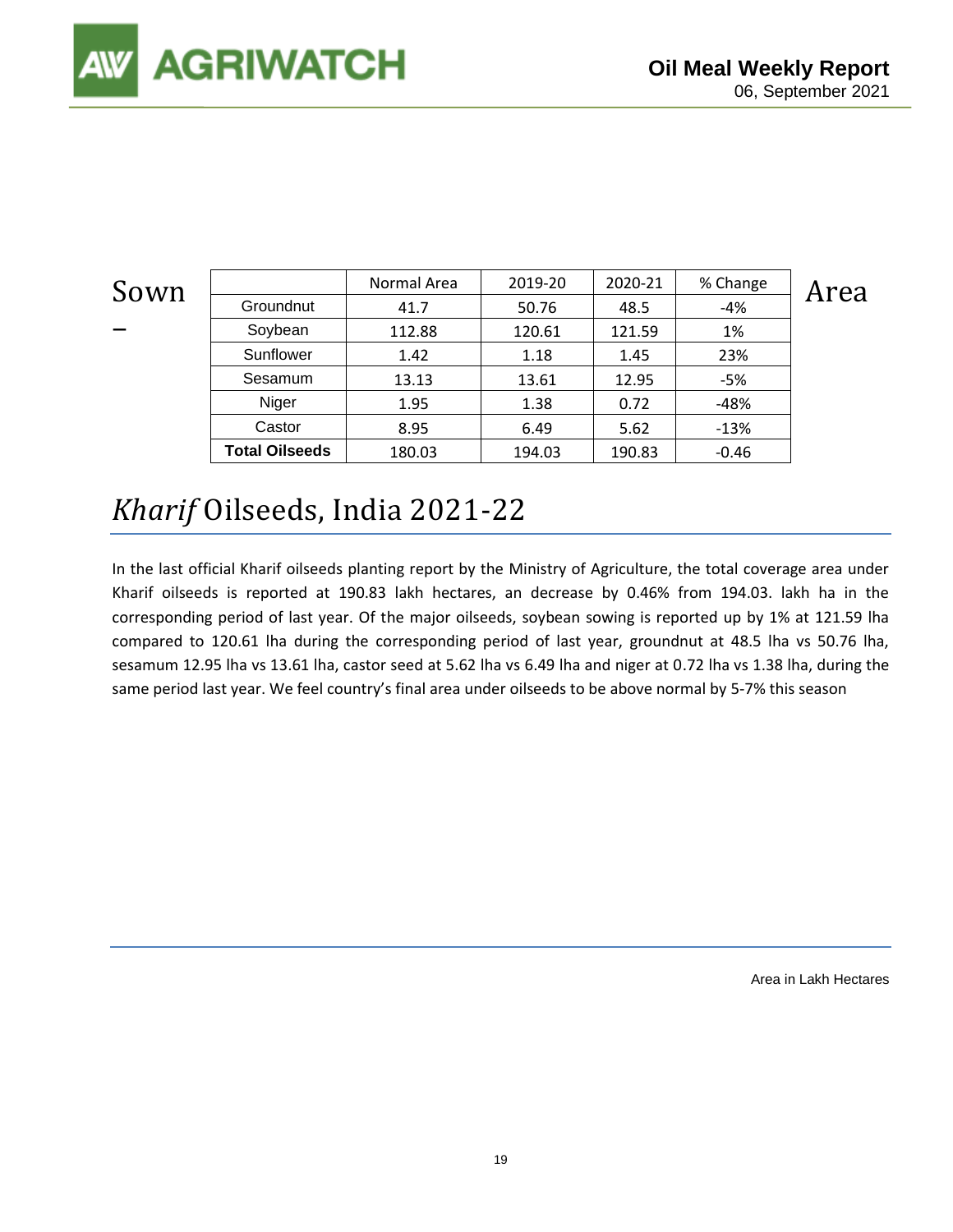

### Sown Area – *Rabi* Oilseeds, India 2020-21

In the latest official rabi oilseeds planting report, by the Ministry of Agriculture, the total coverage area under rabi oilseeds is reported at 83.60 lakh hectares, up 5% from 79.37 lakh ha in the corresponding period of last year. Of the major oilseeds, rapeseed-mustard sowing is reported up by 7% at 73.89 lha compared to 68.84 lha during the corresponding period of last year. Groundnut at 4.57 lha vs 4.65 lha, safflower at 0.58 lha vs 0.63 lha, sunflower at 1.01 lha vs 1.02 lha, sesamum 0.44 lha vs 0.56 lha, linseed at 2.90 lha vs 3.34 lha and other 0.21 lha vs 0.33 lha during the same period last year.

|                       |                                        |                       |                              | Area in Lakh Hectares |
|-----------------------|----------------------------------------|-----------------------|------------------------------|-----------------------|
| Crop                  | <b>Normal</b><br>Area (5<br>Year Avg.) | As on 22<br>Jan. 2021 | <b>As on 22</b><br>Jan. 2020 | %<br>Change           |
| Rapeseed/Mustard      | 59.44                                  | 73.89                 | 68.84                        | 7.3                   |
| Groundnut             | 7.28                                   | 4.57                  | 4.65                         | $-1.7$                |
| Safflower             | 1.18                                   | 0.58                  | 0.63                         | $-7.9$                |
| Sunflower             | 2.41                                   | 1.01                  | 1.02                         | $-1.0$                |
| Sesamum               | $0.00*$                                | 0.44                  | 0.56                         | $-21.4$               |
| Linseed               | 2.75                                   | 2.90                  | 3.34                         | $-13.2$               |
| <b>Others</b>         | 0.13                                   | 0.21                  | 0.33                         | $-36.4$               |
| <b>Total Oilseeds</b> | 73.19                                  | 83.60                 | 79.37                        | 5.3                   |